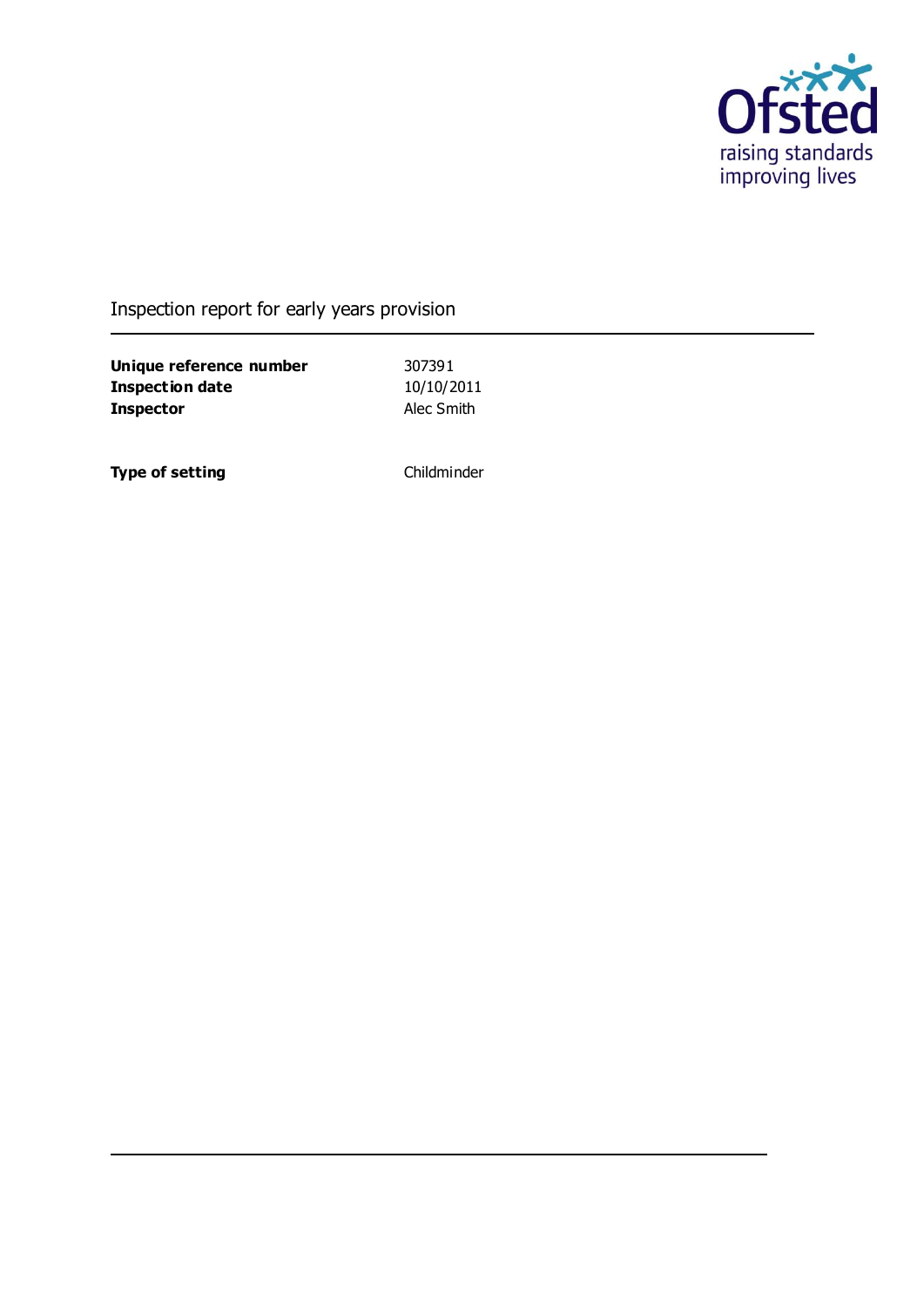The Office for Standards in Education, Children's Services and Skills (Ofsted) regulates and inspects to achieve excellence in the care of children and young people, and in education and skills for learners of all ages. It regulates and inspects childcare and children's social care, and inspects the Children and Family Court Advisory Support Service (Cafcass), schools, colleges, initial teacher training, work-based learning and skills training, adult and community learning, and education and training in prisons and other secure establishments. It assesses council children's services, and inspects services for looked after children, safeguarding and child protection.

If you would like a copy of this document in a different format, such as large print or Braille, please telephone 0300 123 1231, or email enquiries@ofsted.gov.uk.

You may copy all or parts of this document for non-commercial educational purposes, as long as you give details of the source and date of publication and do not alter the information in any way.

T: 0300 123 1231 Textphone: 0161 618 8524 E: enquiries@ofsted.gov.uk W: [www.ofsted.gov.uk](http://www.ofsted.gov.uk/)

© Crown copyright 2011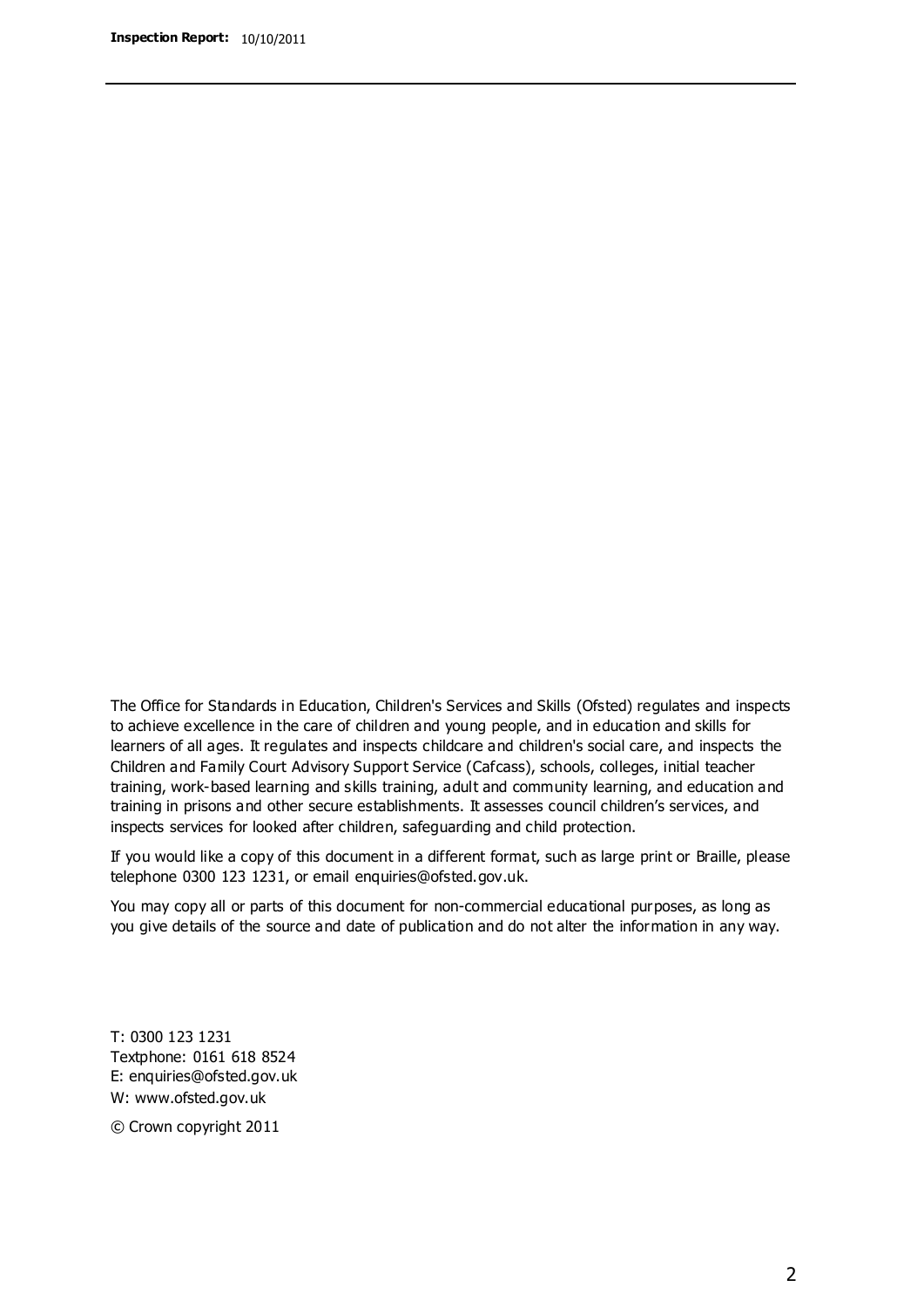### **Introduction**

This inspection was carried out by Ofsted under Sections 49 and 50 of the Childcare Act 2006 on the quality and standards of the registered early years provision. 'Early years provision' refers to provision regulated by Ofsted for children from birth to 31 August following their fifth birthday (the early years age group). The registered person must ensure that this provision complies with the statutory framework for children's learning, development and welfare, known as the *Early* Years Foundation Stage.

The provider must provide a copy of this report to all parents with children at the setting where reasonably practicable. The provider must provide a copy of the report to any other person who asks for one, but may charge a fee for this service (The Childcare (Inspection) Regulations 2008 regulations 9 and 10).

The setting also makes provision for children older than the early years age group which is registered on the voluntary and/or compulsory part(s) of the Childcare Register. This report does not include an evaluation of that provision, but a comment about compliance with the requirements of the Childcare Register is included in Annex B.

Please see our website for more information about each childcare provider. We publish inspection reports, conditions of registration and details of complaints we receive where we or the provider take action to meet the requirements of registration.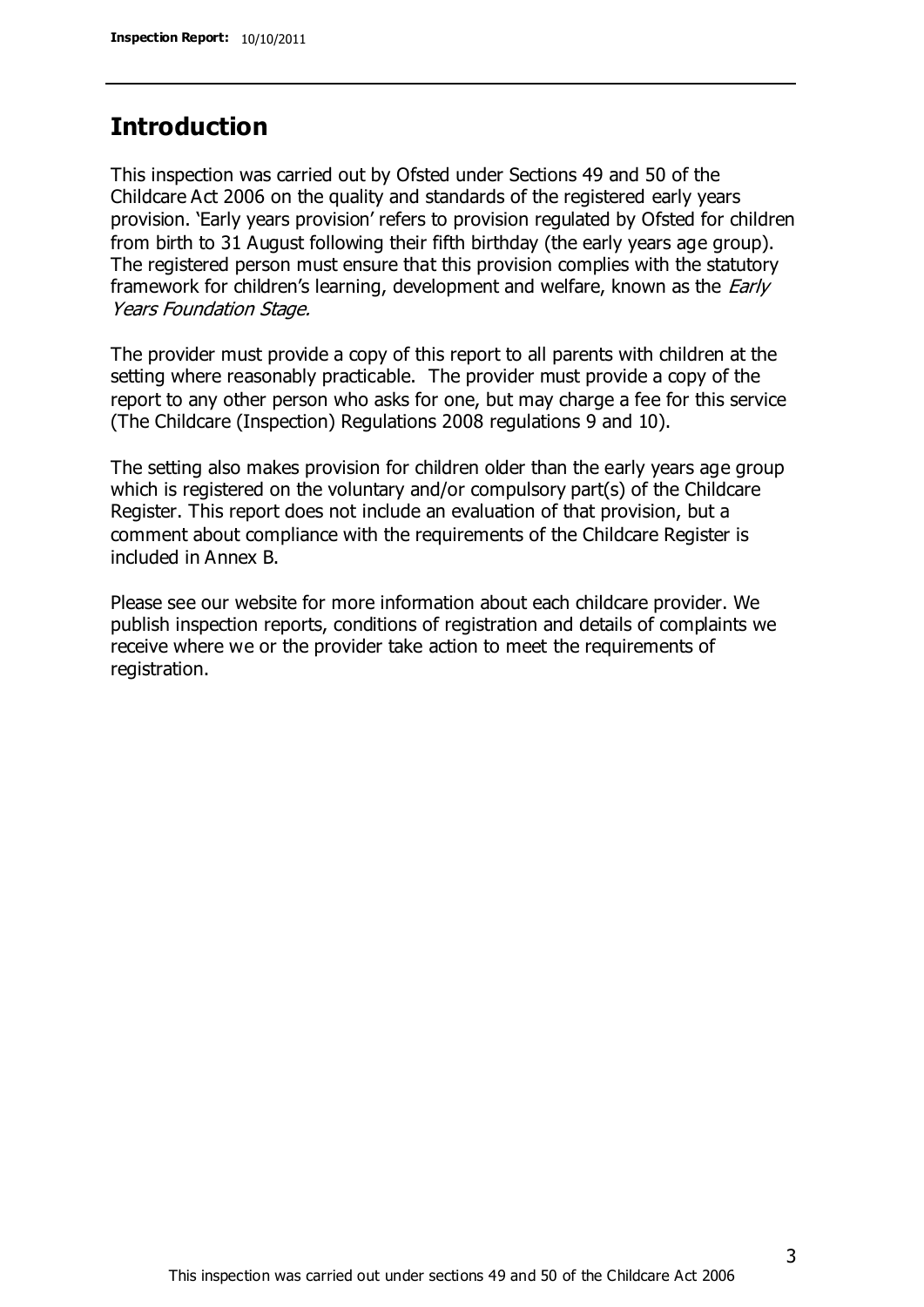## **Description of the childminding**

The childminder was registered in 1996. She lives with her husband and one adult child in a semi-detached property in Walkden, Salford. The childminder has an early years foundation degree and a nursing qualification and she has also completed the Quality First assurance scheme. Her husband is an assistant who supports his wife, if required, in emergencies.

All areas of the ground floor and first floor are used for childminding purposes. There is a rear garden available for outdoor play. The family has a pet dog.

The childminder is registered on the Early Years Register and on both the voluntary and compulsory parts of the Childcare Register. She may provide care for a maximum of six children at any one time and is currently caring for seven children who attend on a variety of placements. She is able to take and collect children from the local primary school and is a member of the National Childminding Association.

# **The overall effectiveness of the early years provision**

Overall the quality of the provision is outstanding.

Children settle exceptionally well in the warm family environment provided by the childminder. They make excellent progress in their learning because the childminder has a superb grasp of how to plan and provide play activities that meet the needs of every child. She works closely with parents and other Early Years Foundation Stage providers who share children's care to ensure excellent continuity of care. Overall children enjoy the extremely well-resourced environment that allows them to explore their own ideas in their learning. All documentation is in place, meticulously detailed and shared with parents to ensure that all children are safeguarded. First class self-evaluation processes are in place so that challenging targets are established.

## **What steps need to be taken to improve provision further?**

To further improve the high quality early years provision the registered person should consider:

developing further the outdoor area so that children have access to a variety of activities in all weathers.

# **The effectiveness of leadership and management of the early years provision**

Children are exceptionally well protected and safeguarded as the childminder has a first class understanding of local safeguarding procedures. She has in place detailed policies and procedures to ensure the safety of children and shares these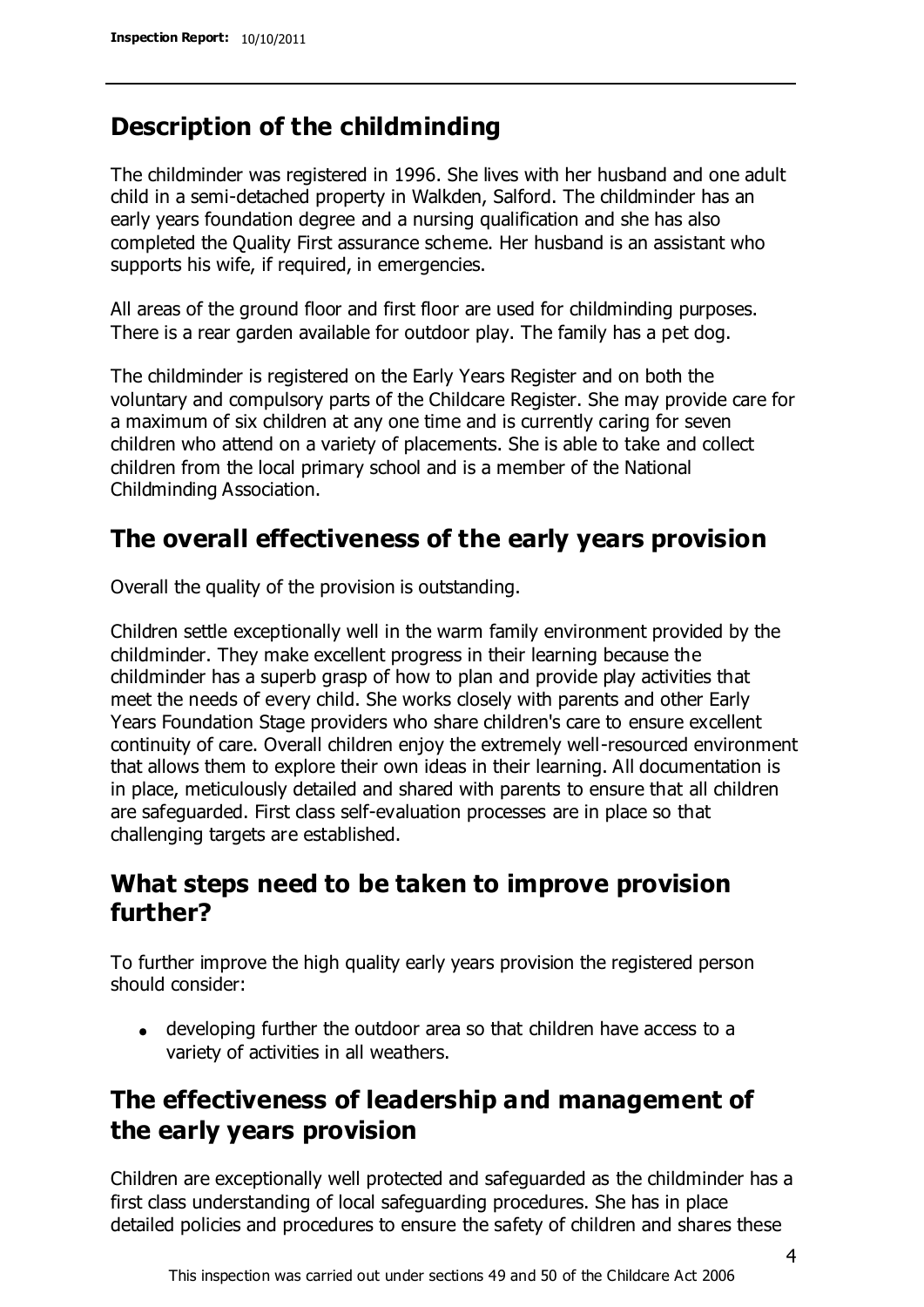with parents when children are admitted. She attends regular training to ensure that she is continually up-to-date with any developments. For example, she regularly attends the National Childminder Association conference and is the joint chair of the local Childminder Association.

The childminder has a superior understanding of the Early Years Foundation stage and uses this highly effectively to support children's progress. She has set up the environment to ensure that all children can access a vast range of activities and keeps these exceedingly well organised. For example, children select resources from a photo book to further support learning if this resource is not out. She takes children on a number of visits in the local area, as she cannot always use her garden in bad weather. This ensures all children have access to fresh air on a regular basis.

The childminder is extremely well motivated and works hard to ensure that she provides the very best for all children that attend. Although there were no recommendations at the last inspection, she has made sure that she has developed her own targets to keep herself at an outstanding level. For example, she uses the Ofsted self-evaluation form to evaluate her provision such as the technological equipment that is available for the children to use.

The childminder has excellent relationships with parents and uses these to ensure all children's needs are given the utmost priority. For example, she completes with parents meticulous information regarding what the children can do, such as putting their own shoes on, and ways that she can support the family and child. She seeks parent's views through regular surveys and keeps them informed of any developments that may have occurred. She establishes first class working relationships with other providers and professionals and shares, with parent's permission, information about children in her care. This ensures that children make the best progress possible.

Children with special education needs and/or disabilities are exceptionally well supported. This is because the childminder ensures that she plans activities around each individual child and as such all children make excellent progress. She challenges any discriminatory comments that might be made in a sensitive and caring manner so that children learn to be sensitive to those from different backgrounds.

# **The quality and standards of the early years provision and outcomes for children**

Children are extremely confident and happy in this setting and feel very safe and secure. This is because the childminder places the utmost priority on establishing relationships and clear routines. Children have an excellent understanding of safety rules. For example, the older children make sure that the lids are kept on the pens so that younger children do not pick them up. Children use the equipment outside, such as the seesaw, safely and independently, with the childminder offering support when necessary.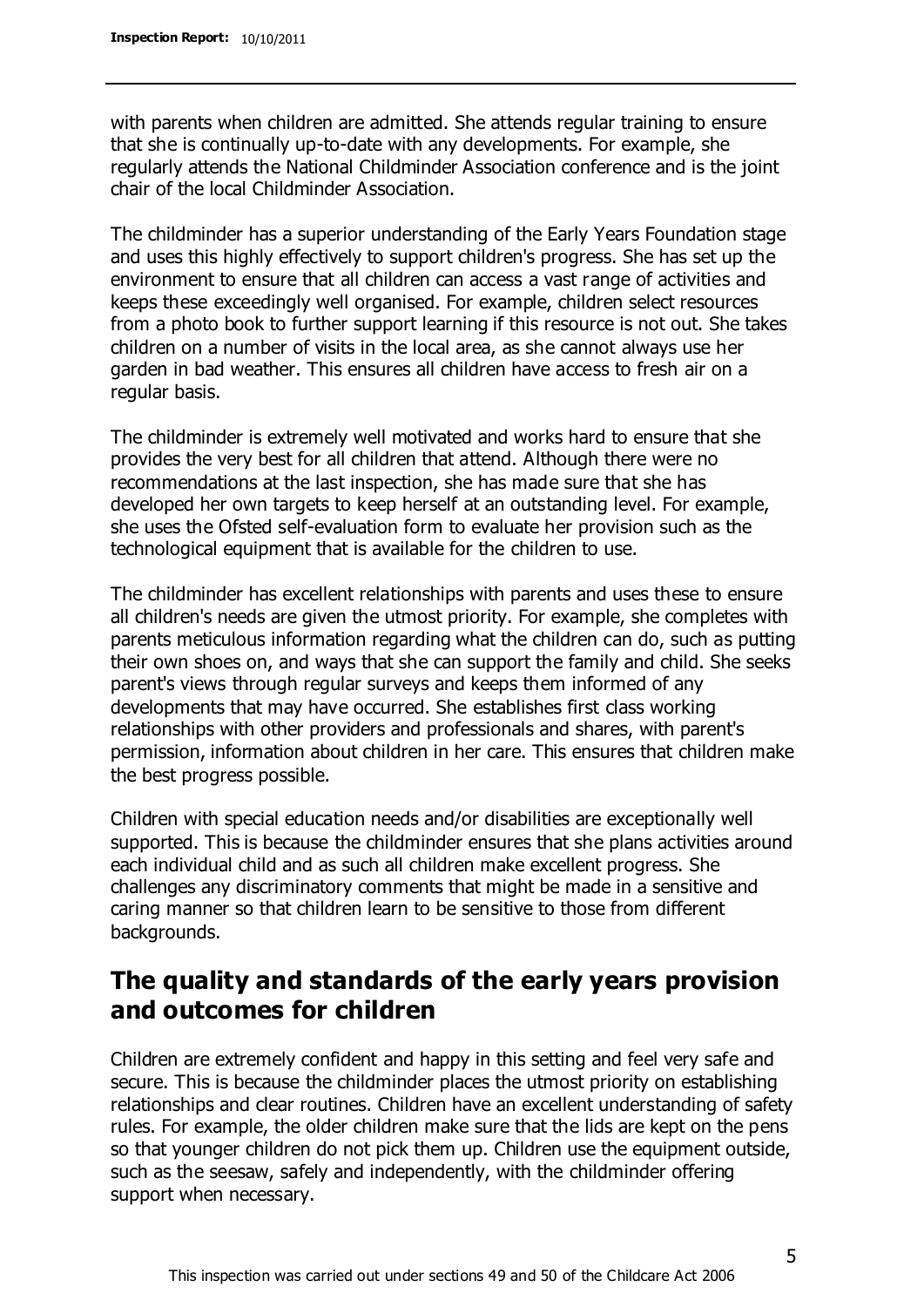Children have excellent opportunities to learn about healthy lifestyles. They grow, water and harvest their own vegetables, such as peas, and then eat these at snack or for their lunch. Children select their own snack for the day from a selection in a photo book and serve their own water from the cooler. This supports children to make excellent, healthy food choices. Children learn hygiene routines through exceptionally well-organised routines, and are empowered to do these themselves. For example, children know where wipes are, get them themselves and wipe their own hands before snack and after painting. They develop exceptional physical skills though regular trips to the park and visits to the local environment.

Children make outstanding progress towards the Early Learning Goals from their starting points. This is because the childminder completes rigorous assessment, which is linked to planning to provide optimal challenge. Children learn about nature though a wealth of activities. For example, they visit the local tropical wildlife farm to learn more about butterflies after watching some hatch in their own butterfly farm. Children are developing a fantastic understanding of stories. They know how to turn the pages themselves, describe the picture that they see and retell their favourite stories, such as one about favourite children's book monster. Children are making excellent progress in their numeracy skills. They learn their numbers through games and songs such as 'five little peas' and use mathematical language in everyday activities. For example, children ask for the 'little red leaf' in a creative activity. Children use everyday technological equipment in role play and use digital cameras to take their own pictures of activities they are completing. This supports children to gain outstanding skills for the future.

Babies play in a delightful cosy area where they can explore a range of objects in treasure baskets. This supports babies to develop an excellent sense of belonging and to make their own choices in their play. Children are very well behaved and are actively involved in choosing activities and setting them up. For example, children mix their own paints and collage materials when making leaves for an autumn tree. Children learn about their own and different cultures through a vast range of activities and resources. For Chinese New Year, children ate noodles using chopsticks and found out more from stories and books the childminder provided in the book area.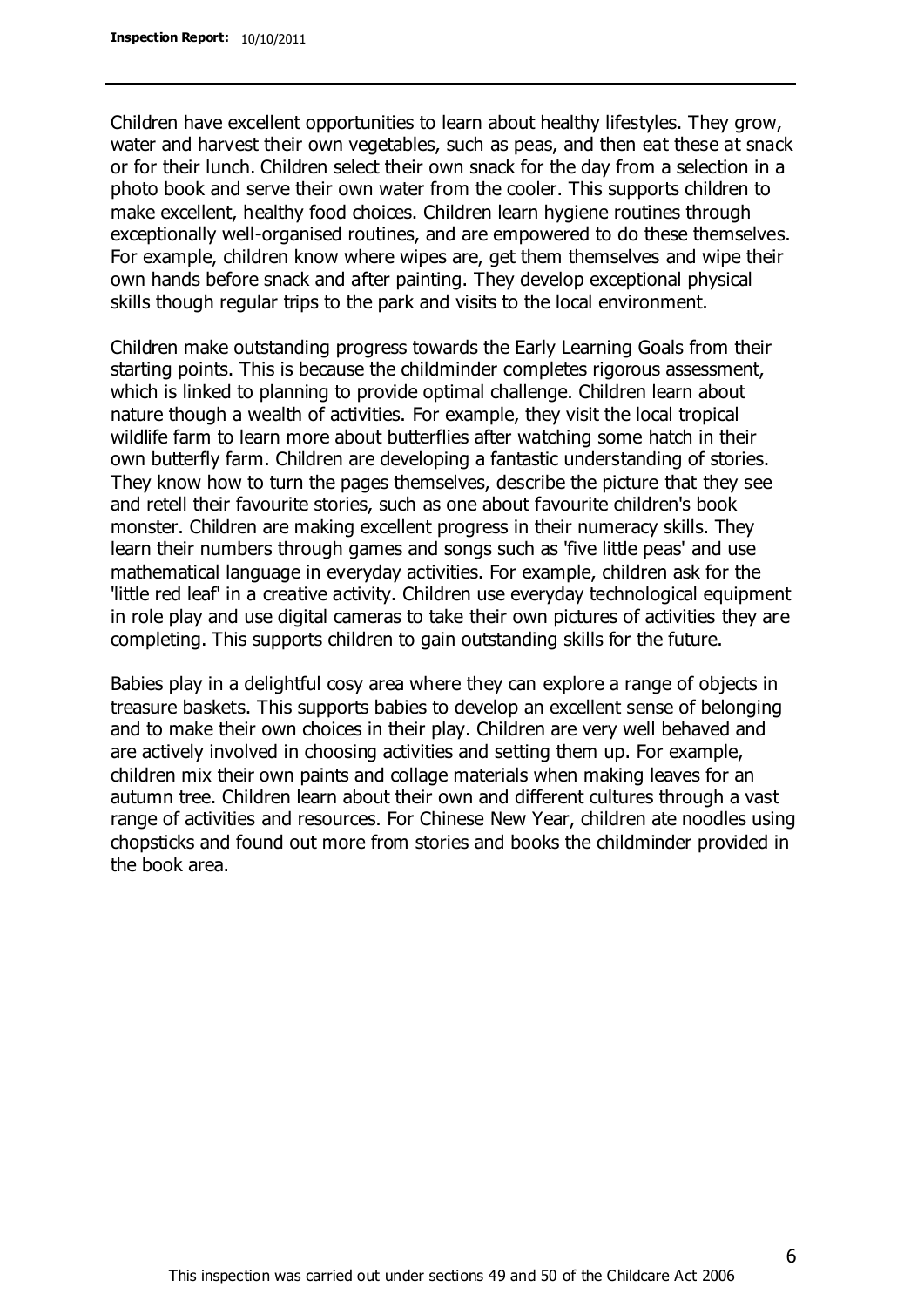# **Annex A: record of inspection judgements**

#### **The key inspection judgements and what they mean**

Grade 1 is Outstanding: this aspect of the provision is of exceptionally high quality Grade 2 is Good: this aspect of the provision is strong Grade 3 is Satisfactory: this aspect of the provision is sound Grade 4 is Inadequate: this aspect of the provision is not good enough

#### **The overall effectiveness of the early years provision**

| How well does the setting meet the needs of the<br>children in the Early Years Foundation Stage? |  |
|--------------------------------------------------------------------------------------------------|--|
| The capacity of the provision to maintain continuous                                             |  |
| improvement                                                                                      |  |

#### **The effectiveness of leadership and management of the early years provision**

| The effectiveness of leadership and management of the             |  |
|-------------------------------------------------------------------|--|
| <b>Early Years Foundation Stage</b>                               |  |
| The effectiveness of leadership and management in embedding       |  |
| ambition and driving improvement                                  |  |
| The effectiveness with which the setting deploys resources        |  |
| The effectiveness with which the setting promotes equality and    |  |
| diversity                                                         |  |
| The effectiveness of safeguarding                                 |  |
| The effectiveness of the setting's self-evaluation, including the |  |
| steps taken to promote improvement                                |  |
| The effectiveness of partnerships                                 |  |
| The effectiveness of the setting's engagement with parents and    |  |
| carers                                                            |  |

### **The quality of the provision in the Early Years Foundation Stage**

The quality of the provision in the Early Years Foundation Stage | 1

### **Outcomes for children in the Early Years Foundation Stage**

| <b>Outcomes for children in the Early Years Foundation</b>    |  |
|---------------------------------------------------------------|--|
| <b>Stage</b>                                                  |  |
| The extent to which children achieve and enjoy their learning |  |
| The extent to which children feel safe                        |  |
| The extent to which children adopt healthy lifestyles         |  |
| The extent to which children make a positive contribution     |  |
| The extent to which children develop skills for the future    |  |

Any complaints about the inspection or report should be made following the procedures set out in the guidance available from Ofsted's website: www.ofsted.gov.uk